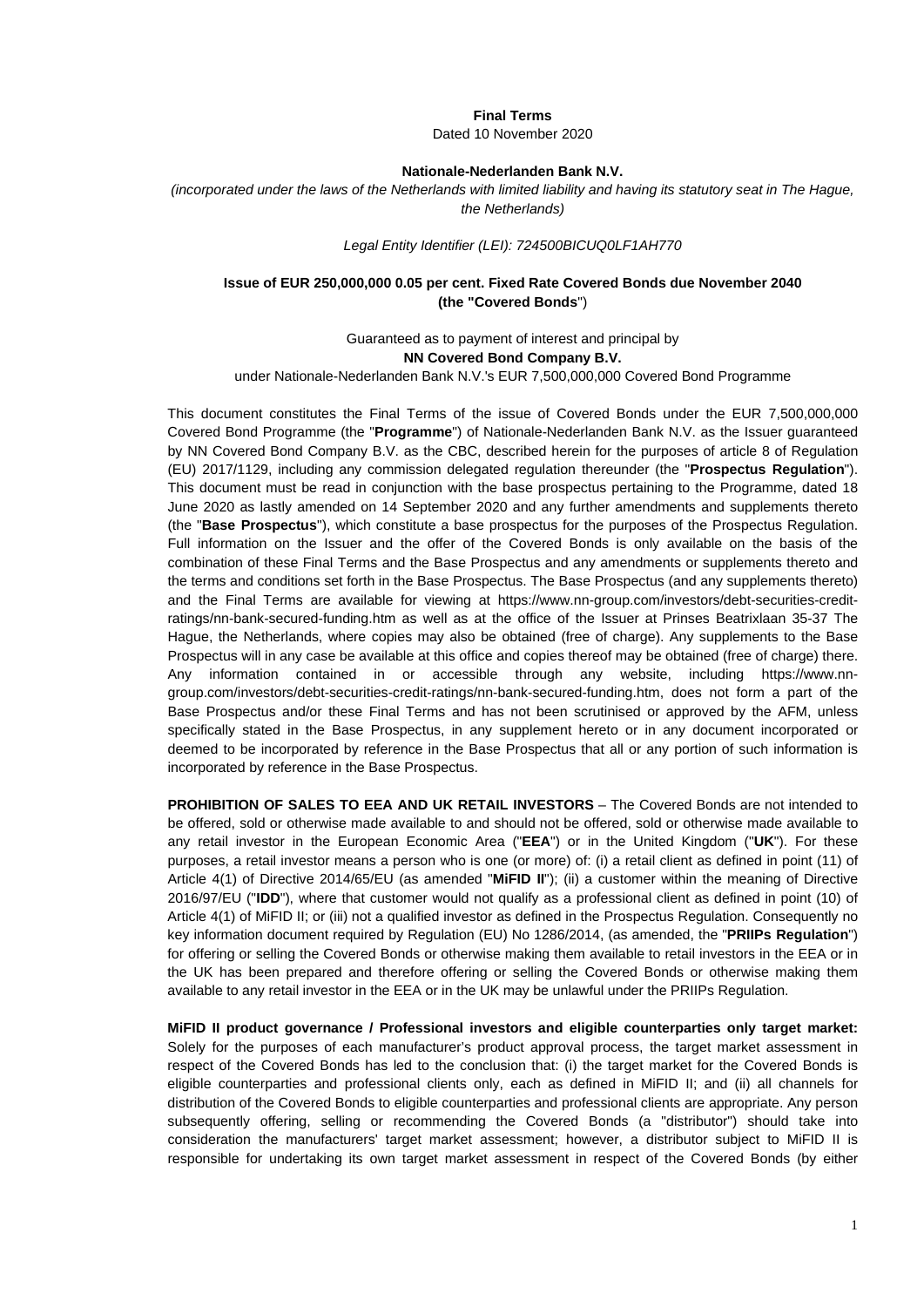adopting or refining the manufacturers' target market assessment) and determining appropriate distribution channels.

The Covered Bonds and the Guarantee have not been and will not be registered under the Securities Act of 1933, as amended (the "**Securities Act**"), or the securities laws of any state of the U.S. or other jurisdiction. The securities may not be offered or sold within the U.S. or to, or for the account or benefit of, U.S. persons (as defined in Regulation S), except pursuant to an exemption from, or in a transaction not subject to, the registration requirements of the Securities Act and applicable state or local securities laws. Accordingly, the Covered Bonds are being offered, sold or delivered only to non-U.S. persons (as defined in Regulation S) outside the U.S. in reliance on Regulation S.

These Final Terms are to be read in conjunction with the Terms and Conditions (the "**Terms and Conditions**") set forth in section 5 (*Covered Bonds*) of the Base Prospectus. The Terms and Conditions as supplemented, amended and/or disapplied by these Final Terms constitute the conditions (the "**Conditions**") of the Covered Bonds. Capitalised terms not defined herein have the same meaning as in the Terms and Conditions. Certain capitalised terms in the Conditions which are not defined therein have the meaning set forth in a master definitions agreement (the "**Master Definitions Agreement**") dated 18 June 2020, as amended, supplemented, restated or otherwise modified from time to time and signed by the Issuer, the CBC, the Security Trustee, the Transferor and certain other parties. All references to numbered Conditions and sections are to Conditions and sections of the Terms and Conditions set forth in section 5 (*Covered Bonds*) of the Base Prospectus.

| $\mathbf 1$ . | (i)       | Issuer:                        | Nationale-Nederlanden Bank N.V.                                                                                                                  |
|---------------|-----------|--------------------------------|--------------------------------------------------------------------------------------------------------------------------------------------------|
|               | (ii)      | CBC:                           | NN Covered Bond Company B.V.                                                                                                                     |
| 2.            | (i)       | Series Number:                 | 3                                                                                                                                                |
|               | (ii)      | Tranche Number:                | 1                                                                                                                                                |
| 3.            | Currency: |                                | Euro ("EUR")                                                                                                                                     |
| 4.            |           | Aggregate Nominal Amount:      | EUR 250,000,000                                                                                                                                  |
| 5.            |           | <b>Issue Price of Tranche:</b> | 99.267 per cent. of the Aggregate Nominal Amount                                                                                                 |
| 6.            | (i)       | Specified Denomination(s):     | EUR 100,000                                                                                                                                      |
|               | (ii)      | <b>Calculation Amount:</b>     | EUR 100,000                                                                                                                                      |
| 7.            | (i)       | <b>Issue Date:</b>             | 12 November 2020                                                                                                                                 |
|               | (ii)      | Interest Commencement Date:    | <b>Issue Date</b>                                                                                                                                |
| 8.            |           | <b>Maturity Date:</b>          | 12 November 2040                                                                                                                                 |
|               |           | Extended Due for Payment Date: | 12 November 2041                                                                                                                                 |
| 9.            |           | Interest Basis:                | In respect of the period from and including the Interest<br>Commencement Date to (but excluding) the Maturity Date:<br>0.05 per cent. Fixed Rate |

If payment of the Guaranteed Final Redemption Amount is deferred in whole or in part, for the period from (and including) the Maturity Date to (and excluding) the Extended Due for Payment Date: 1-month EURIBOR + 0.10 per cent. Floating Rate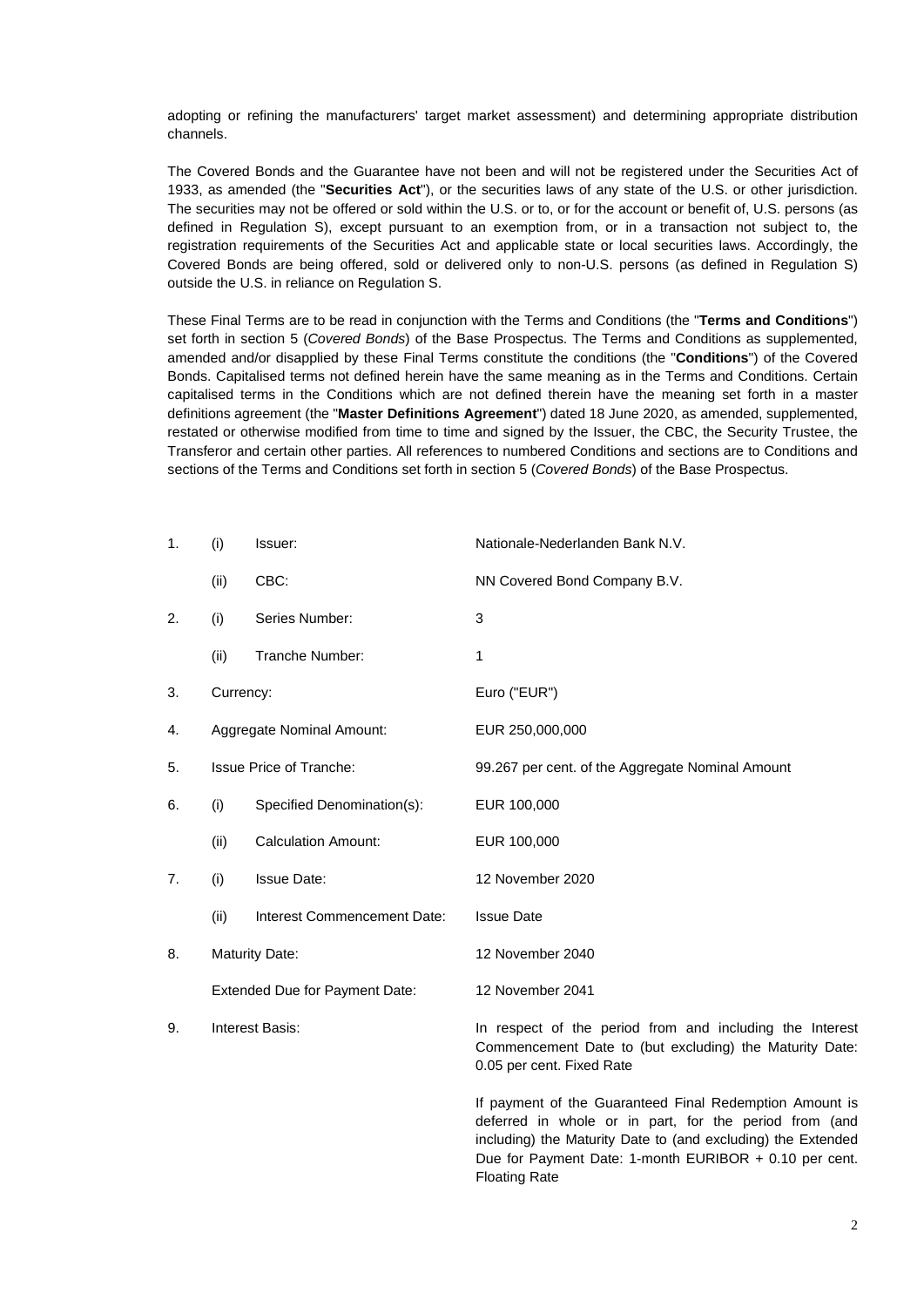| 10. | <b>Redemption/Payment Basis:</b>                          | Redemption at par                                                                                                                                   |
|-----|-----------------------------------------------------------|-----------------------------------------------------------------------------------------------------------------------------------------------------|
| 11. | Change of Interest Basis or Redemption/<br>Payment Basis: | The Interest Basis will change from 0.05 per cent. Fixed Rate<br>to 1-month EURIBOR $+$ 0.10 per cent. Floating Rate on the<br><b>Maturity Date</b> |
| 12. | Put/Call Options:                                         | Not Applicable                                                                                                                                      |
| 13. | Status of the Covered Bonds:                              | Unsubordinated, unsecured, guaranteed                                                                                                               |
| 14. | Status of the Guarantee:                                  | Unsubordinated, secured (indirectly, through a parallel debt),<br>unguaranteed                                                                      |

# **PROVISIONS RELATING TO INTEREST (IF ANY) PAYABLE**

| 15. |       | <b>Fixed Rate Covered Bond Provisions:</b>                                                                               | Applicable from (and including) the Issue Date to (but<br>excluding) the Maturity Date                                                                              |
|-----|-------|--------------------------------------------------------------------------------------------------------------------------|---------------------------------------------------------------------------------------------------------------------------------------------------------------------|
|     | (i)   | Rate(s) of Interest:                                                                                                     | 0.05 per cent. per annum payable annually in arrear                                                                                                                 |
|     | (ii)  | Interest Payment Date(s):                                                                                                | 12 November in each year up to and including the Maturity<br>Date                                                                                                   |
|     | (iii) | Fixed Coupon Amount(s):                                                                                                  | EUR 50 per Calculation Amount                                                                                                                                       |
|     | (iv)  | Broken Amount(s):                                                                                                        | Not Applicable                                                                                                                                                      |
|     | (v)   | <b>Business Day Convention</b><br>- Business Day Convention<br>- Adjustment or Unadjustment<br>for Interest Period       | Following Business Day Convention<br>Unadjusted                                                                                                                     |
|     | (vi)  | Fixed Day Count Fraction:                                                                                                | Actual/Actual (ICMA)                                                                                                                                                |
|     |       | 16. Floating Rate Covered Bond Provisions                                                                                | Applicable from (and including) the Maturity Date to (but<br>excluding) the Extended Due for Payment Date                                                           |
|     | (i)   | Specified Period(s)/                                                                                                     | 12 <sup>th</sup> day of each month from (but excluding) the Maturity Date<br>Specified Interest Payment Dates: to (and including) the Extended Due for Payment Date |
|     | (ii)  | <b>Business Day Convention:</b><br>- Business Day Convention:                                                            | Modified Following Business Day Convention                                                                                                                          |
|     |       | - Adjustment or Unadjustment<br>for Interest Period:                                                                     | Adjusted                                                                                                                                                            |
|     | (iii) | Additional Business Centre(s):                                                                                           | Not Applicable                                                                                                                                                      |
|     | (iv)  | Manner in which the Rate of<br>Interest and Floating Interest<br>Amount is<br>to be determined:                          | Screen Rate Determination                                                                                                                                           |
|     | (v)   | Party responsible for calculating<br>the Rate of Interest and interest<br>Amount (if not the Principal<br>Paying Agent): | <b>Principal Paying Agent</b>                                                                                                                                       |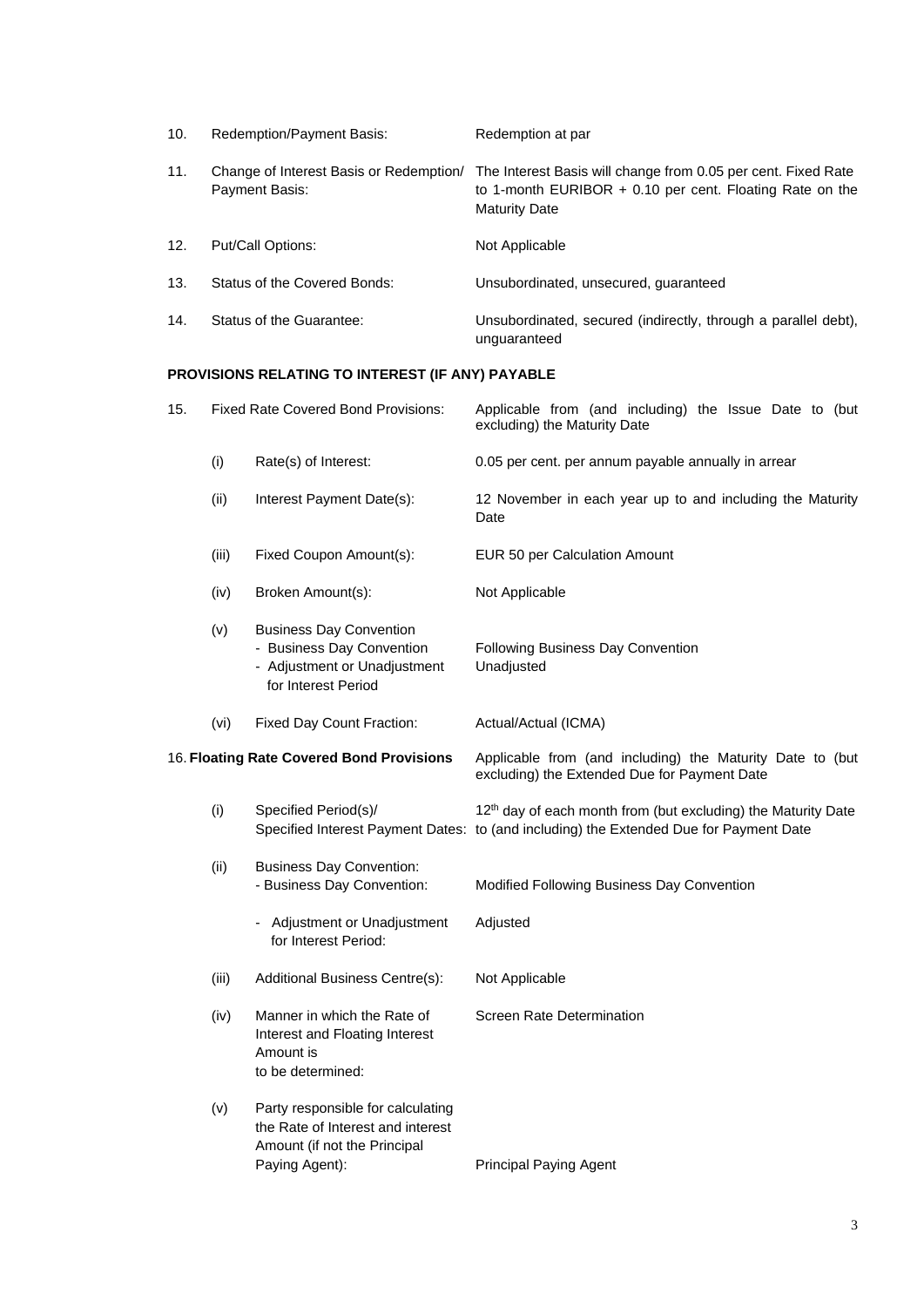| (vi)   | Screen Rate Determination:<br>Reference Rate: | Yes<br>1-month EURIBOR                                                                                                |
|--------|-----------------------------------------------|-----------------------------------------------------------------------------------------------------------------------|
|        | ۰                                             | Interest Determination Date(s): Second day on which the TARGET2 is open prior to the start<br>of each Interest Period |
|        | Relevant Screen Page:<br>-                    | <b>Reuters EURIBOR 01</b>                                                                                             |
|        | Relevant Time:<br>٠                           | 11.00 a.m. Brussels time                                                                                              |
|        | Relevant Financial Centre:<br>۰               | Euro-zone (where Euro zone means the region comprised of<br>the countries whose lawful currency is the euro)          |
| (vii)  | <b>ISDA Determination:</b>                    | No                                                                                                                    |
| (viii) | $Margin(s)$ :                                 | +0.10 per cent. per annum                                                                                             |
| (ix)   | Minimum Rate of Interest:                     | Not Applicable                                                                                                        |
| (x)    | Maximum Rate of Interest:                     | Not Applicable                                                                                                        |
| (xi)   | Floating Day Count Fraction:                  | Actual/360                                                                                                            |

17. **Zero Coupon Covered Bond Provisions** Not Applicable

# **PROVISIONS RELATING TO REDEMPTION**

as against the Issuer or a CBC Event of Default or other early redemption:

| 18. | <b>Issuer Call:</b>                                                                                                                                                                    | Not Applicable                                                     |
|-----|----------------------------------------------------------------------------------------------------------------------------------------------------------------------------------------|--------------------------------------------------------------------|
| 19. | <b>Investor Put:</b>                                                                                                                                                                   | Not Applicable                                                     |
| 20. | <b>Final Redemption Amount</b>                                                                                                                                                         | EUR 100,000 per Calculation Amount                                 |
| 21. | Early Redemption Amount(s) per<br>Calculation Amount of each Covered<br>Bond payable on redemption for<br>taxation reasons, or on acceleration<br>following an Issuer Event of Default | As specified in Condition 7(e) ( <i>Early Redemption Amounts</i> ) |

# **GENERAL PROVISIONS APPLICABLE TO THE COVERED BONDS**

| 22. | Form of Covered Bonds:                                                                      | Bearer form                                                                                                                                                                                     |
|-----|---------------------------------------------------------------------------------------------|-------------------------------------------------------------------------------------------------------------------------------------------------------------------------------------------------|
|     |                                                                                             | Temporary Global Covered Bond exchangeable for a<br>Permanent Global Covered Bond which is exchangeable for<br>Definitive Covered Bonds only upon the occurrence of an<br><b>Exchange Event</b> |
| 23. | New Global Note form:                                                                       | Not Applicable                                                                                                                                                                                  |
| 24. | Exclusion of set-off:<br>a)                                                                 | Not Applicable                                                                                                                                                                                  |
|     | b)<br>German Insurers:                                                                      | Not Applicable                                                                                                                                                                                  |
| 25. | Additional Financial Centre(s) or other<br>special provisions relating to payment<br>Dates: | Not Applicable                                                                                                                                                                                  |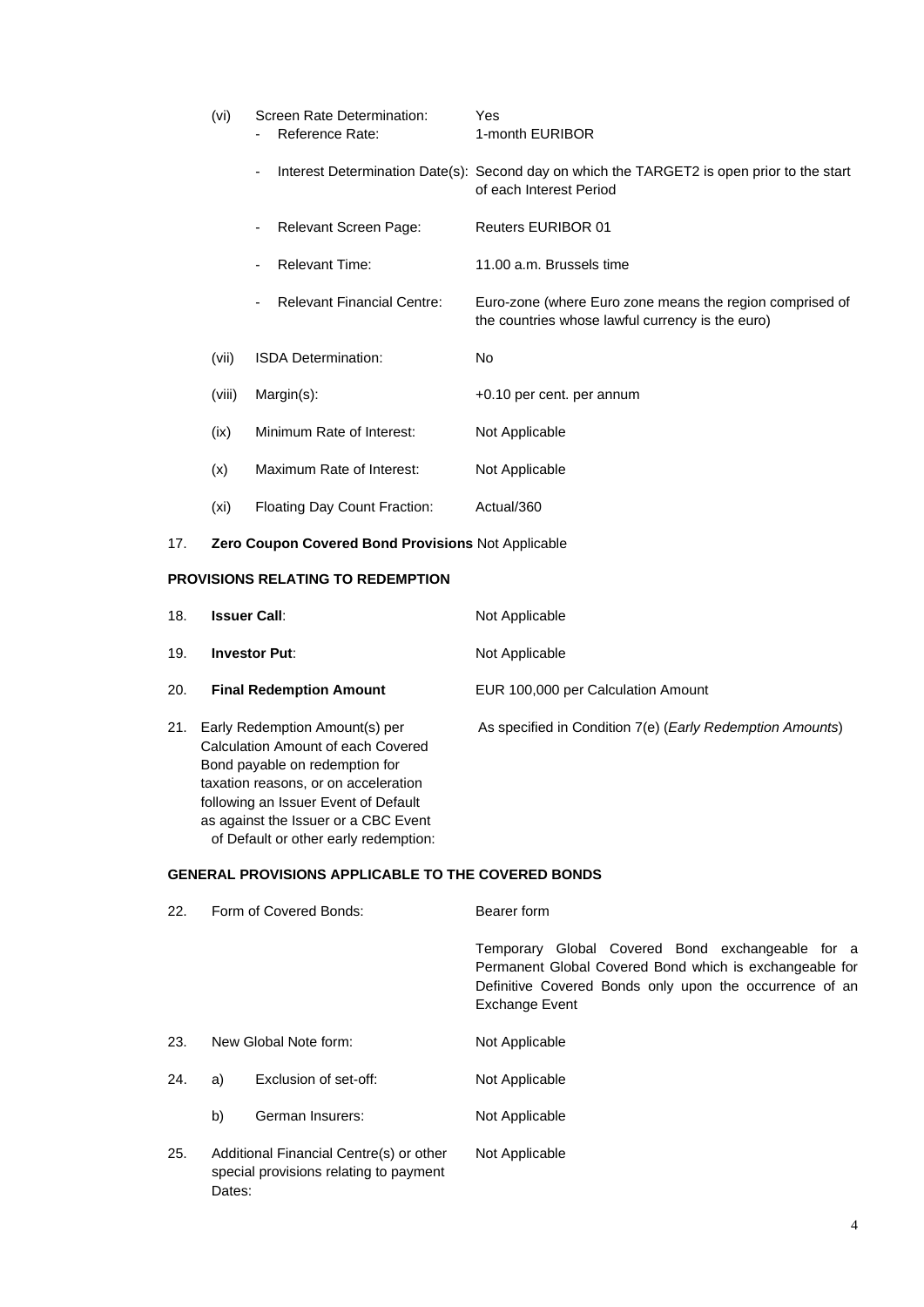| 26. | mature):            | Talons for future Coupons<br>to be attached to Definitive Covered<br>Bonds (and dates on which such Talons | <b>No</b>                                                                                                                                              |
|-----|---------------------|------------------------------------------------------------------------------------------------------------|--------------------------------------------------------------------------------------------------------------------------------------------------------|
| 27. |                     | <b>Consolidation Provisions:</b>                                                                           | The provisions of Condition 18 (Further Issues) apply                                                                                                  |
|     | <b>DISTRIBUTION</b> |                                                                                                            |                                                                                                                                                        |
| 28. |                     | Method of distribution:                                                                                    | Non-Syndicated                                                                                                                                         |
|     | (i)                 | If syndicated, names of                                                                                    | Not Applicable                                                                                                                                         |
|     | (ii)                | Stabilising Manager (if any):                                                                              | Not Applicable                                                                                                                                         |
| 29. |                     | If non-syndicated, name and address of<br>relevant Dealer:                                                 | Credit Suisse Securities (Europe) Limited                                                                                                              |
|     |                     | <b>OTHER PROVISIONS</b>                                                                                    |                                                                                                                                                        |
| 30. | (i)                 | U.S. Selling Restrictions:                                                                                 | Reg S Category 2, TEFRA D                                                                                                                              |
|     | (ii)                | Prohibition of Sales to Belgian<br>Consumers:                                                              | Applicable                                                                                                                                             |
| 31. | Listing:            |                                                                                                            |                                                                                                                                                        |
|     | (i)                 | Listing                                                                                                    | Euronext Amsterdam                                                                                                                                     |
|     | (ii)                | Admission to trading:                                                                                      | Application has been made for the Covered Bonds to be<br>admitted to trading on the regulated market on the official list<br>of Euronext Amsterdam     |
|     | (iii)               | Estimate of total expenses related EUR 12,775<br>to admission to trading:                                  |                                                                                                                                                        |
| 32. | Ratings:            |                                                                                                            | The Covered Bonds to be issued are expected to be rated:                                                                                               |
|     |                     |                                                                                                            | S&P Global Ratings Europe Limited: AAA                                                                                                                 |
|     |                     | Registration of Rating Agency:                                                                             | S&P Global Ratings Europe Limited is established in the EEA<br>and registered under Regulation (EU) No 1060/2009, as<br>amended (the "CRA Regulation") |
| 33. | Notification:       |                                                                                                            | Not Applicable                                                                                                                                         |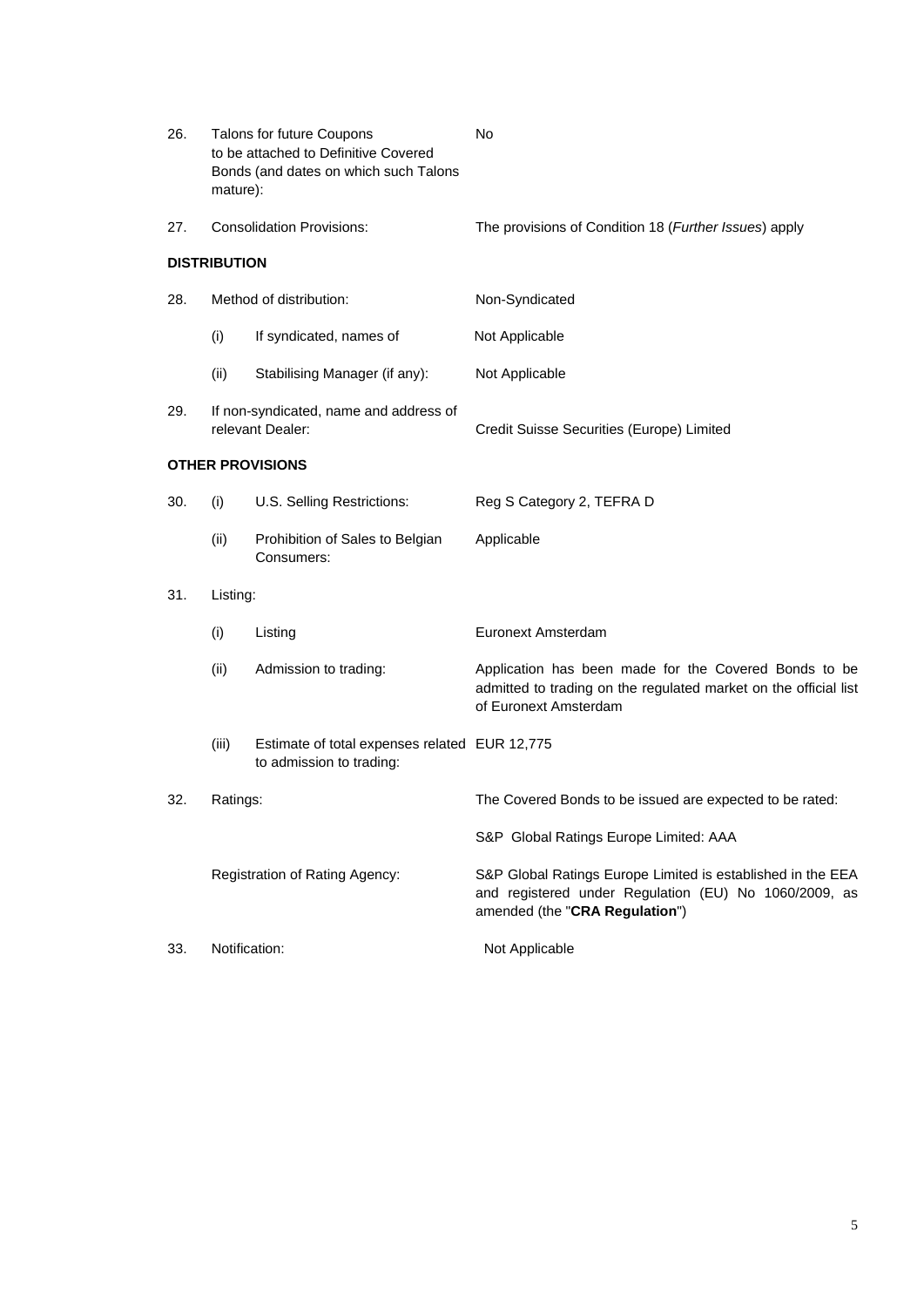### 34. **Interests of Natural and Legal Persons Involved in the Issue**

Save as discussed in "*Subscription and Sale*", so far as the Issuer is aware, no person involved in the issue of the Covered Bonds has an interest material to the offer.

# 35. **USE AND ESTIMATED NET PROCEEDS**

|     | (i)    | Estimated net proceeds:                                                                         | EUR 247,182,500                                                                                                                                                                                                                                           |
|-----|--------|-------------------------------------------------------------------------------------------------|-----------------------------------------------------------------------------------------------------------------------------------------------------------------------------------------------------------------------------------------------------------|
|     | (ii)   | Use:                                                                                            | For general corporate purposes of the Issuer.                                                                                                                                                                                                             |
| 36. |        | Yield (Fixed Rate Covered Bonds only)                                                           |                                                                                                                                                                                                                                                           |
|     |        | Indication of yield:                                                                            | 0.087 per cent. per annum, in respect of the period from (and<br>including) the Issuer Date to (but excluding) the Maturity Date<br>The yield is calculated at the Issue Date on the basis of the<br>Issue Price. It is not an indication of future yield |
| 37. |        | Operational Information                                                                         |                                                                                                                                                                                                                                                           |
|     | (i)    | ISIN:                                                                                           | NL00150002A1                                                                                                                                                                                                                                              |
|     | (ii)   | Common Code:                                                                                    | 225748071                                                                                                                                                                                                                                                 |
|     | (iii)  | <b>WKN Code:</b>                                                                                | A2841C                                                                                                                                                                                                                                                    |
|     | (iv)   | Other relevant code:                                                                            | Not Applicable                                                                                                                                                                                                                                            |
|     | (v)    | New Global Note intended to be<br>held in a manner which would<br>allow Eurosystem eligibility: | Not Applicable                                                                                                                                                                                                                                            |
|     |        |                                                                                                 | Not applicable, means that the Covered Bond will not be held<br>through the system of Euroclear or Clearstream, Luxembourg                                                                                                                                |
|     | (vi)   | Offer Period:                                                                                   | Not Applicable                                                                                                                                                                                                                                            |
|     | (vii)  | Delivery:                                                                                       | Delivery against payment                                                                                                                                                                                                                                  |
|     | (viii) | Payment:                                                                                        | As agreed between the Issuer and the Managers                                                                                                                                                                                                             |
|     | (ix)   | Settlement Procedure:                                                                           | Not Applicable                                                                                                                                                                                                                                            |
|     | (x)    | Clearing System:                                                                                | <b>Euroclear Nederland</b>                                                                                                                                                                                                                                |

38. Additional paying agent (if any): Not Applicable

39. Listing Application: These Final Terms comprise the final terms required to list and have admitted to trading on Euronext Amsterdam the issue of Covered Bonds described herein pursuant to the Programme for the issuance of Covered Bonds of Nationale-Nederlanden Bank N.V.

# 40. Statement on benchmark: EURIBOR is provided by the European Money Markets Institute. As at the date hereof, the European Money Markets Institute appears in the register of administrators and